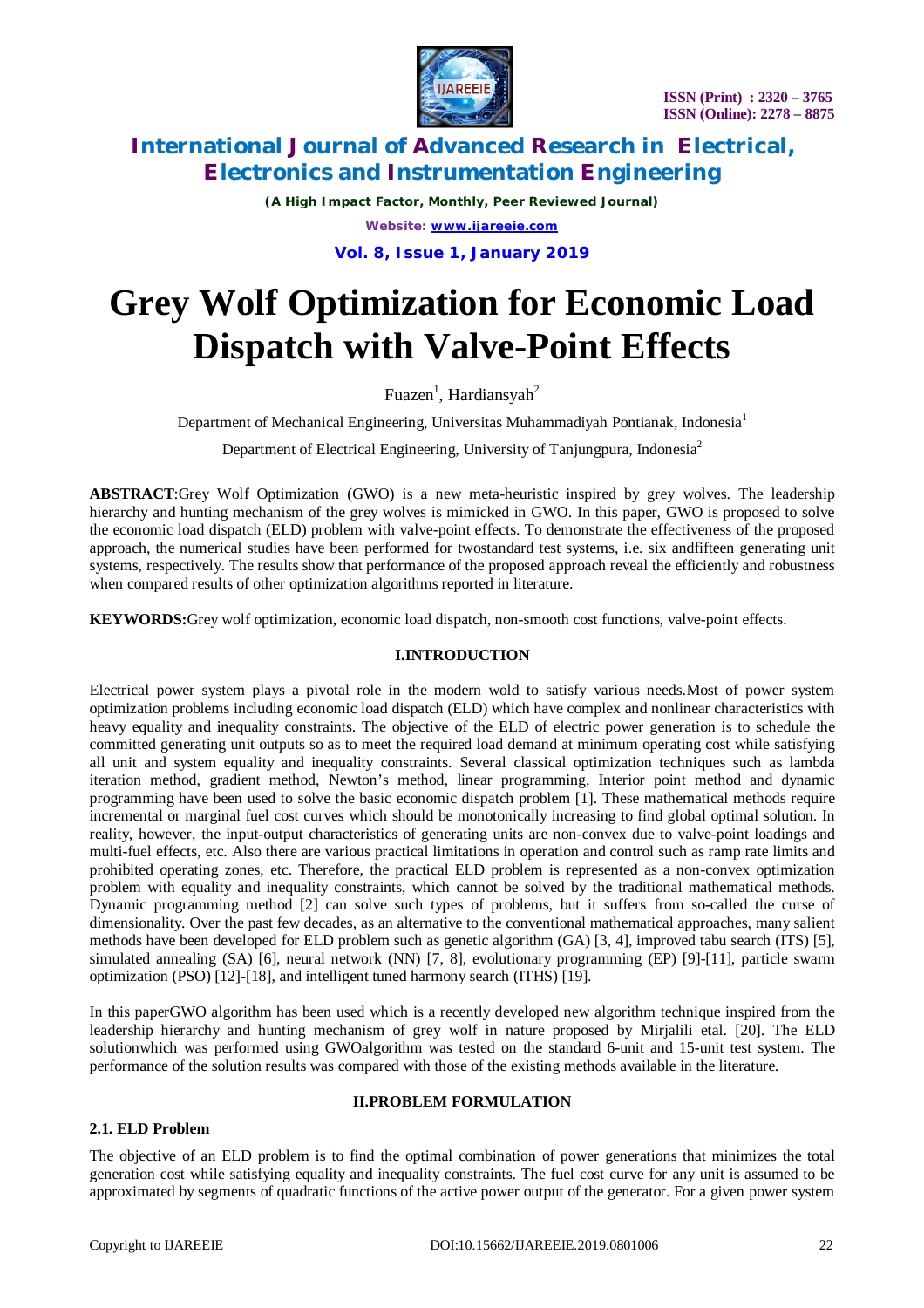

*(A High Impact Factor, Monthly, Peer Reviewed Journal)*

*Website: [www.ijareeie.com](http://www.ijareeie.com)*

### **Vol. 8, Issue 1, January 2019**

network, the problem may be described as optimization (minimization) of total fuel cost as defined by (1) under a set of operating constraints.

$$
F_T = \sum_{i=1}^n F(P_i) = \sum_{i=1}^n \left( a_i P_i^2 + b_i P_i + c_i \right) \tag{1}
$$

where  $F_T$  is total fuel cost of generation in the system (\$/h),  $a_i$ ,  $b_i$ , and  $c_i$  are the cost coefficient of the *i*th generator,  $P_i$ is the power generated by the *i*th unit and *n* is the number of generators.

The cost is minimized subjected to the following constraints: Generation capacity constraint,

$$
P_{i,\min} \le P_i \le P_{i,\max} \quad \text{for} \quad i = 1, 2, \cdots, n \tag{2}
$$

Power balance constraint,

$$
P_D = \sum_{i=1}^{n} P_i - P_{Loss} \tag{3}
$$

where  $P_{i, min}$  and  $P_{i, max}$  are the minimum and maximum power output of the *i*th unit, respectively.  $P_D$  is the total load demand and *PLoss* is total transmission losses. The transmission losses *PLoss*can be calculated by using **B** matrix technique and is defined by (4) as,

$$
P_{Loss} = \sum_{i=1}^{n} \sum_{j=1}^{n} P_i B_{ij} P_j + \sum_{i=1}^{n} B_{0i} P_i + B_{00}
$$
\n<sup>(4)</sup>

where  $B_{ij}$  is coefficient of transmission losses.

#### **2.2. ELD Problem Considering Valve-Point Effects**

For more rational and precise modeling of fuel cost function, the above expression of cost function is to be modified suitably. The generating units with multi-valve steam turbines exhibit a greater variation in the fuel-cost functions [14]. The valve opening process of multi-valve steam turbines produces a ripple-like effect in the heat rate curve of the generators*.*

The significance of this effect is that the actual cost curve function of a large steam plant is not continuous but more important it is non-linear. The valve-point effects are taken into consideration in the ELD problem by superimposing the basic quadratic fuel-cost characteristics with the rectified sinusoid component as follows:

$$
F_{T} = \sum_{i=1}^{n} F(P_{i}) = \sum_{i=1}^{n} \left( a_{i} P_{i}^{2} + b_{i} P_{i} + c_{i} + \left| e_{i} \times \sin\left(f_{i} \times \left(P_{i, \min} - P_{i}\right)\right)\right) \right) \tag{5}
$$

where  $F_T$  is total fuel cost of generation in  $(\frac{f}{h})$  including valve point loading,  $e_i, f_i$  are fuel cost coefficients of the *i*th generating unit reflecting valve-point effects.

#### **III.GREY WOLF OPTIMIZATION**

Grey Wolf Optimizer (GWO) is a new population based meta-heuristic algorithm proposed by Mirjalili et al. in 2014 [20].The grey wolves mostly like to live in a pack and one of the most important features is their very strict social hierarchy. The main leader of the pack is called alpha. The alpha wolf is the most predominant wolf in the pack as his/her orders were followed by rest of the pack. The alpha wolf is one of the most important members in terms of managing the pack.

The second important one is called beta. They are also known as sub-ordinate wolves as they help alpha in their respective work. They act as advisor to alpha and commander to the rest of the wolves in the pack. The third ones are called Delta. They submitted themselves to the alphas and betas but dominate the omegas. The fourth one which are lower ranking wolves are called omega. They have to submit themselves to all other members in the pack.

In another important thing among the grey wolves is their hunting mechanism which includes tracking, chasing, encircling and harassing the prey until they stop moving. Then they attack the prey. The mathematical model of this model is discussed as following.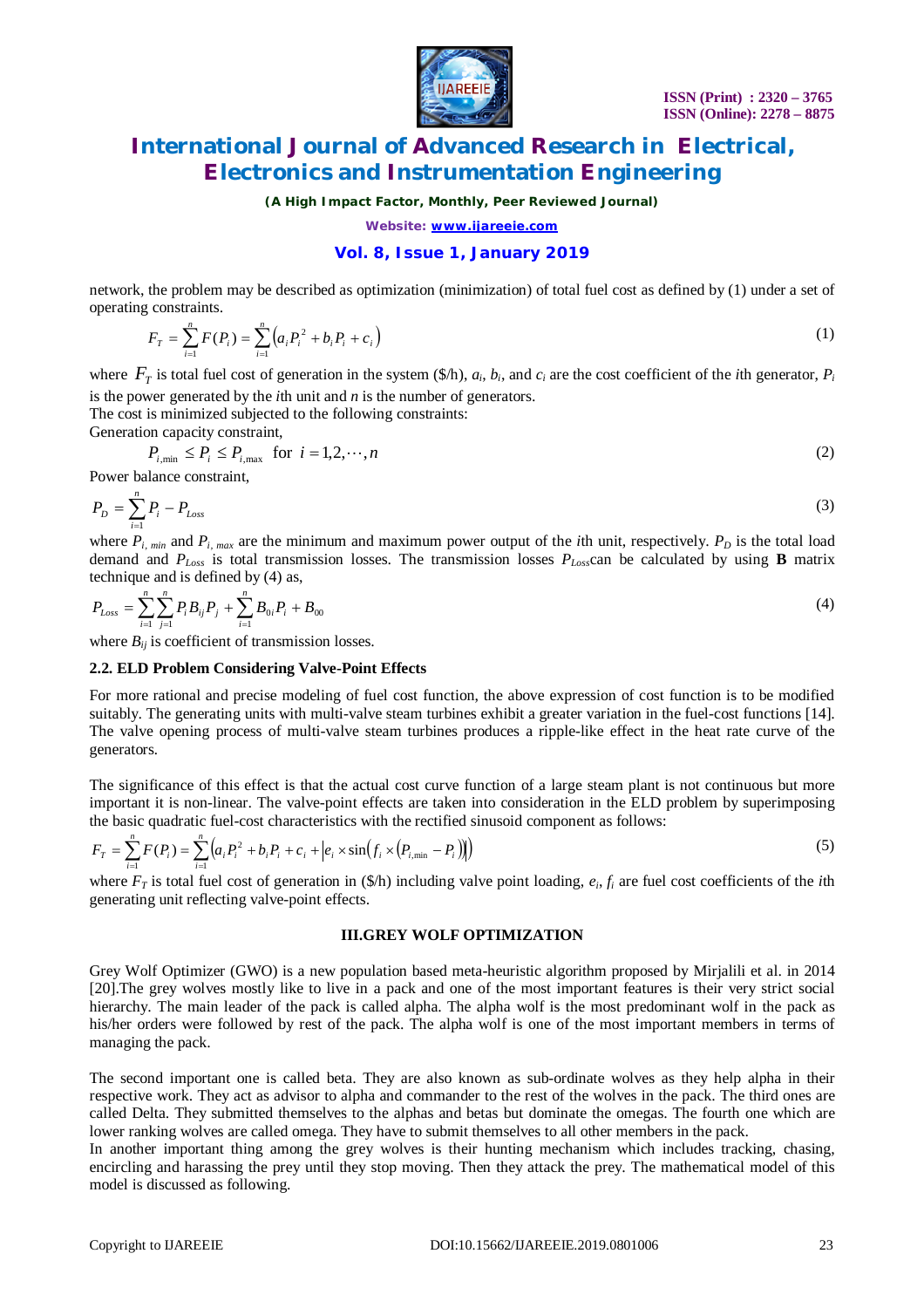

*(A High Impact Factor, Monthly, Peer Reviewed Journal)*

*Website: [www.ijareeie.com](http://www.ijareeie.com)*

### **Vol. 8, Issue 1, January 2019**

#### **3.1. Social Hierarchy**

When mathematical model of GWO is designed we will consider the first fitness solution as alpha  $(\alpha)$ , secondbest solution as beta (β), and the third best solution as delta (δ). The rest of the solutions are assumed as omega (ω). The hunting mechanism is decided by  $\alpha$ ,  $\beta$ , and  $\delta$ , and the ω wolves have to follow them.

#### **3.2. Encircling Prey**

As the grey wolves encircle prey during the hunt, so their mathematical model which represents their encircling behavior are discussed as below:

| $D = (C.X_p(t) - X_w(t))$ |  |
|---------------------------|--|
| $X_w(t+1) = X_p(t) - A.D$ |  |

where 't' indicates the current iteration, A and C are coefficient vectors,  $X_p$  is the position of prey and  $X_w$  is the position of grey wolf.

The vector A and C are given as:  $A = 2a \cdot r_1 - a$  (8)  $C = 2r_2$  (9) Here  $r_1$ ,  $r_2$  are random vector between 0 to 1, andvalue of 'a' is linearly decreased from 2 to 0. The grey wolf can update their position according to equation (6) and (7).

#### **3.3. Hunting**

As we know that the grey wolf firstly recognizes the prey and then encircles them to hunt. The hunt is usually decided by alpha and beta, delta also participate in hunting occasion. So mathematically in the hunting procedure we take alpha, beta and delta as the best candidate solution and omega have to update its position according to the best search agent. The mathematical model for hunting is shown below:

| $D_{\alpha} = (C_1.X_{\alpha}(t) - X(t))$ | (10) |
|-------------------------------------------|------|
| $D_{\beta} = (C_2.X_{\beta}(t) - X(t))$   | (11) |
| $D_{\delta} = (C_3.X_{\delta}(t) - X(t))$ | (12) |
| $X_1 = X_\alpha - A_1.D_\alpha$           | (13) |
| $X_2 = X_8 - A_2.D_8$                     | (14) |
| $X_3 = X_\delta - A_3.D_\delta$           | (15) |
| $X(t+1) = (X_1+X_2+X_3)/3$                | (16) |

#### **3.4. Search for Prey**

As we know that the grey wolves finish their hunt by attacking the prey. In mathematical model we have 'A' a random variable having values in the range [-2a, 2a] where 'a' is decreased from 2 to 0. When the value of 'A' lies within [-1, 1] then the next position of search agent is between its current position and position of prey.The pseudo code of the GWO algorithm is presented in Table 1.

| <b>Table 1</b> Pseudo code of GWO [20]                            |
|-------------------------------------------------------------------|
| Grey Wolf Optimizer                                               |
| Initialize the grey wolf population $X_i$ (i=1, 2, , n)           |
| Initialize a, A, and C                                            |
| Calculate the fitness of each search agent                        |
| $X_a$ = the best search agent                                     |
| $X_{\beta}$ = the second best search agent                        |
| $X_{\delta}$ = the third best search agent                        |
| <b>while</b> $(t < Max number of iterations)$                     |
| <b>for</b> each search agent                                      |
| Update the position of the current search agent by equation $(6)$ |
| end for                                                           |
| Update $a$ , $A$ , and $C$                                        |
| Calculate the fitness of all search agents                        |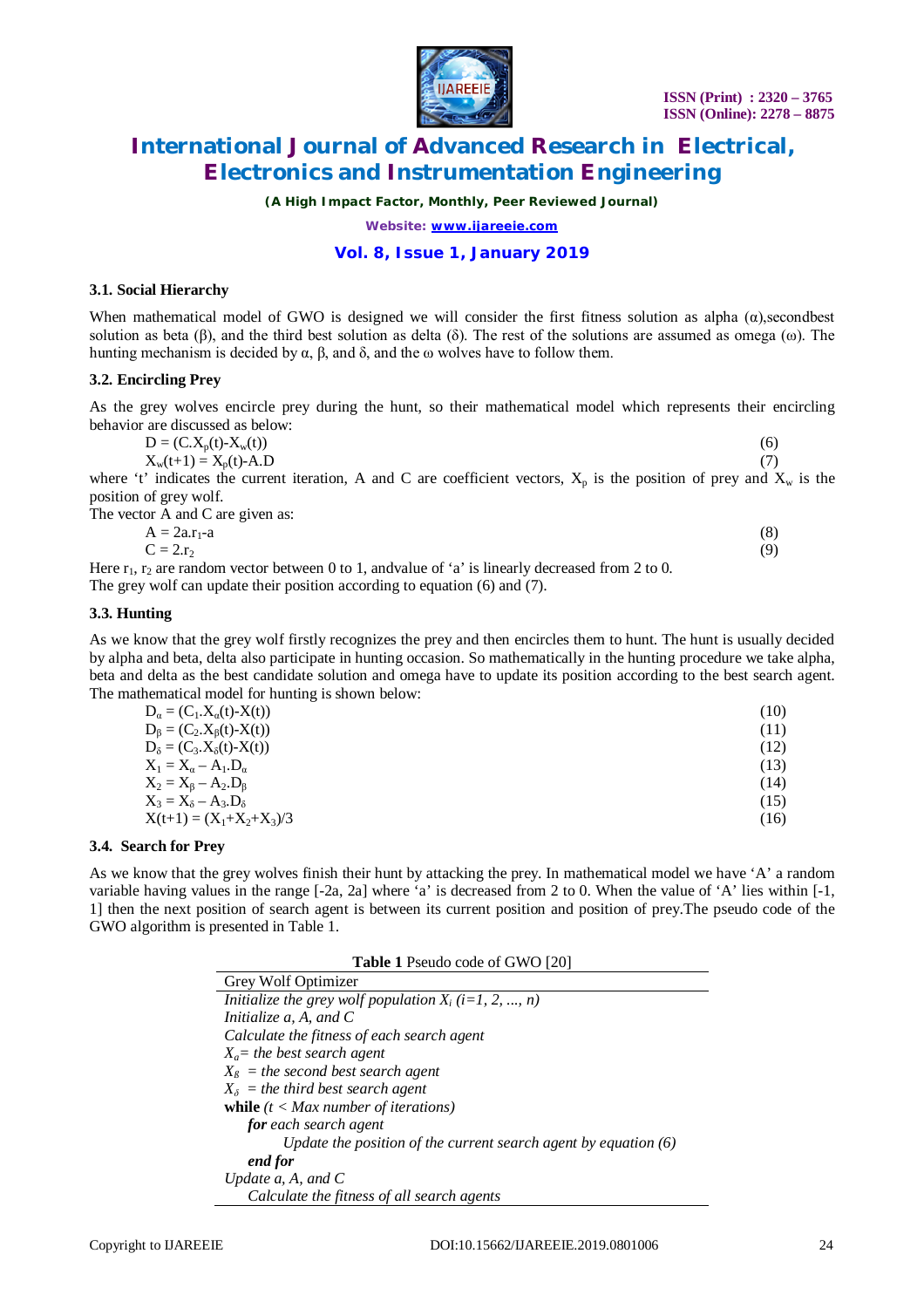

*(A High Impact Factor, Monthly, Peer Reviewed Journal)*

*Website: [www.ijareeie.com](http://www.ijareeie.com)*

### **Vol. 8, Issue 1, January 2019**

*Update*  $X_a$ *,*  $X_b$  *and*  $X_d$  *t=t+1* **end while** *Return X<sup>α</sup>*

### **IV.SIMULATION RESULTS**

To verify the feasibility of the proposed method, two different power systems were tested: (1) 6-unit system with valvepoint effects and transmission losses, (2) 15-unit system with valve-point effects and transmission losses. The population taken in each case was 30 and maximum numbers of iterations performed were 200 in test case 1 and 500 iterations in test case 2.

**Test Case 1:** 6-unit system

The system consists of six thermal generating units with valve point effects. The total load demand on the system is 1263 MW. The parameters of all thermal units are presented in Table 2 [12, 18].

| Unit | $P_{i, min}$ (MW) | $P_{i, max}$ (MW) | a      |      | c   | e   |       |
|------|-------------------|-------------------|--------|------|-----|-----|-------|
|      | 100               | 500               | 0.0070 | 7.0  | 240 | 300 | 0.035 |
|      | 50                | 200               | 0.0095 | 10.0 | 200 | 200 | 0.042 |
|      | 80                | 300               | 0.0090 | 8.5  | 220 | 200 | 0.042 |
|      | 50                | 150               | 0.0090 | 11.0 | 200 | 150 | 0.063 |
|      | 50                | 200               | 0.0080 | 10.5 | 220 | 150 | 0.063 |
|      | 50                | 120               | 0.0075 | 12.0 | 190 | 150 | 0.063 |

**Table 2**Fuel cost cooefficients and power limits (6-units)

The transmission losses are calculated by *B* matrix loss formula which for 6-unit system is given as [12]:

|          |  |  | $\begin{bmatrix} 0.0017 & 0.0012 & 0.0007 & -0.0001 & -0.0005 & -0.0002 \\ 0.0012 & 0.0014 & 0.0009 & 0.0001 & -0.0006 & -0.0001 \end{bmatrix}$                                                                                                                        |
|----------|--|--|------------------------------------------------------------------------------------------------------------------------------------------------------------------------------------------------------------------------------------------------------------------------|
|          |  |  |                                                                                                                                                                                                                                                                        |
|          |  |  |                                                                                                                                                                                                                                                                        |
| $B_{ij}$ |  |  |                                                                                                                                                                                                                                                                        |
|          |  |  |                                                                                                                                                                                                                                                                        |
|          |  |  | $\begin{bmatrix} 0.0007 & 0.0009 & 0.0031 & 0.0000 - 0.0010 & -0.0006 \\ -0.0001 & 0.0001 & 0.0000 & 0.0024 & -0.0006 & -0.0008 \\ -0.0005 & -0.0006 & -0.0010 & -0.0006 & 0.0129 & -0.0002 \\ -0.0002 & -0.0001 & -0.0006 & -0.0008 & -0.0002 & 0.0150 \end{bmatrix}$ |

 $B_{0i} = 1.0e^{-3} * [-0.3908 - 0.1297 \space 0.7047 \space 0.0591 \space 0.2161 - 0.6635]$ 

## $B_{00} = 0.056$

The obtained results for the 6-unit system using the GWO method are given in Table 3 and the results are compared with other methods reported in literature, including GA, PSO, PSO-LRS, NPSO, and NPSO-LRS [17]. It can be observed that GWO algorithm can get total generation cost of 15442.3953 (\$/h) and power losses of 12.3980 (MW), which is the best solution among all the methods. Note that the outputs of the generators are all within the generator's permissible output limit. A convergence characteristic of six-generator system is shown in Fig. 1.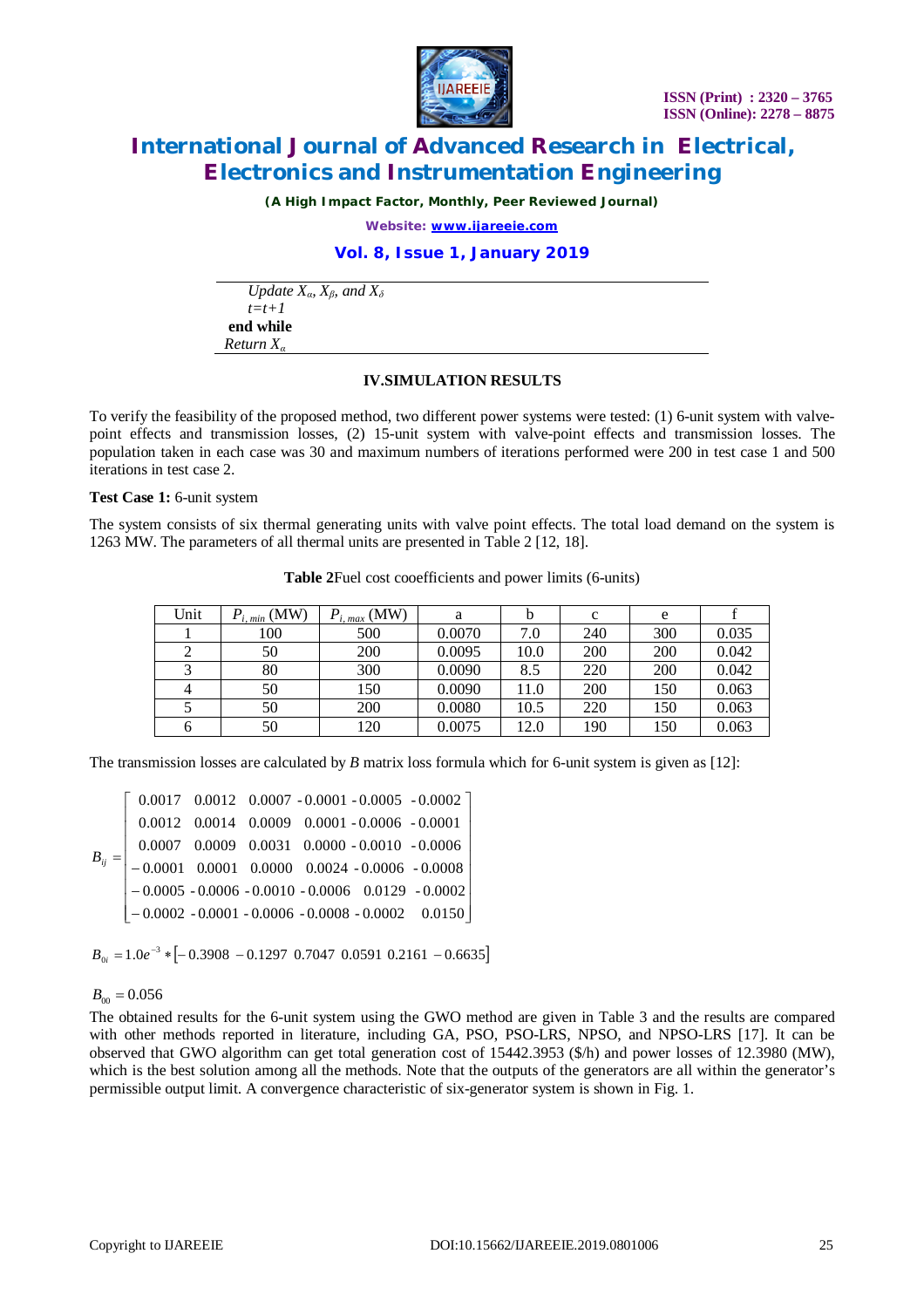

*(A High Impact Factor, Monthly, Peer Reviewed Journal)*

*Website: [www.ijareeie.com](http://www.ijareeie.com)*

## **Vol. 8, Issue 1, January 2019**

| Unit Output                 | <b>GA</b> | <b>PSO</b> | <b>PSO-LRS</b> | <b>NPSO</b> | NPSO-      | GWO        |
|-----------------------------|-----------|------------|----------------|-------------|------------|------------|
|                             |           |            |                |             | <b>LRS</b> |            |
| $P1$ (MW)                   | 474.8066  | 447.4970   | 447.4440       | 447.4734    | 446.9600   | 447.7683   |
| $P2$ (MW)                   | 178.6363  | 173.3221   | 173.3430       | 173.1012    | 173.3944   | 173.2517   |
| $P3$ (MW)                   | 262.2089  | 263.0594   | 263.3646       | 262.6804    | 262.3436   | 263.5518   |
| <b>P4 (MW)</b>              | 134.2826  | 139.0594   | 139.1279       | 139.4156    | 139.5120   | 138.6975   |
| <b>P5 (MW)</b>              | 151.9039  | 165.4761   | 165.5076       | 165.3002    | 164.7089   | 165,2461   |
| <b>P6</b> (MW)              | 74.1812   | 87.1280    | 87.1698        | 87.9761     | 89.0162    | 86.8826    |
| Total<br>output<br>power    | 1276.03   | 1276.01    | 1275.95        | 1275.95     | 1275.94    | 1275.398   |
| (MW)                        |           |            |                |             |            |            |
| generation<br>Total<br>cost | 15459     | 15450      | 15450          | 15450       | 15450      | 15442.3953 |
| $(\frac{f}{h})$             |           |            |                |             |            |            |
| Power losses (MW)           | 13.0217   | 12.9584    | 12.9571        | 12.9470     | 12.9361    | 12.3980    |

#### **Table 3** Comparison of the best results of each method ( $P_D = 1263$  MW)

### **Test Case 2:** 15-unit system

This system consists of 15 generating units and the input data of 15-generator system are given in Table 4 [12, 18]. Transmission loss B-coefficients are taken from [16, 18]. In order to validate the proposed GWOalgorithm, it is tested with 15-unit system having non-convex solution spaces, and the load demand is 2630 MW.



Fig. 1 Convergence characteristic by GWO forsix-generator system

The best fuel cost result obtained from proposed GWO and other optimization algorithms are compared in Table 5 for load demands of 2630 MW. In Table 5, generation outputs and corresponding fuel cost and losses obtained by the proposed GWO are compared with those of GA, PSO, and ITHS [18, 19]. The proposed GWO provide better solution (total generation cost of 32552.1192 \$/h and power losses of 26.7291 MW) than other methods while satisfying the system constraints. We have also observed that the solutions by GWO always are satisfied with the equality and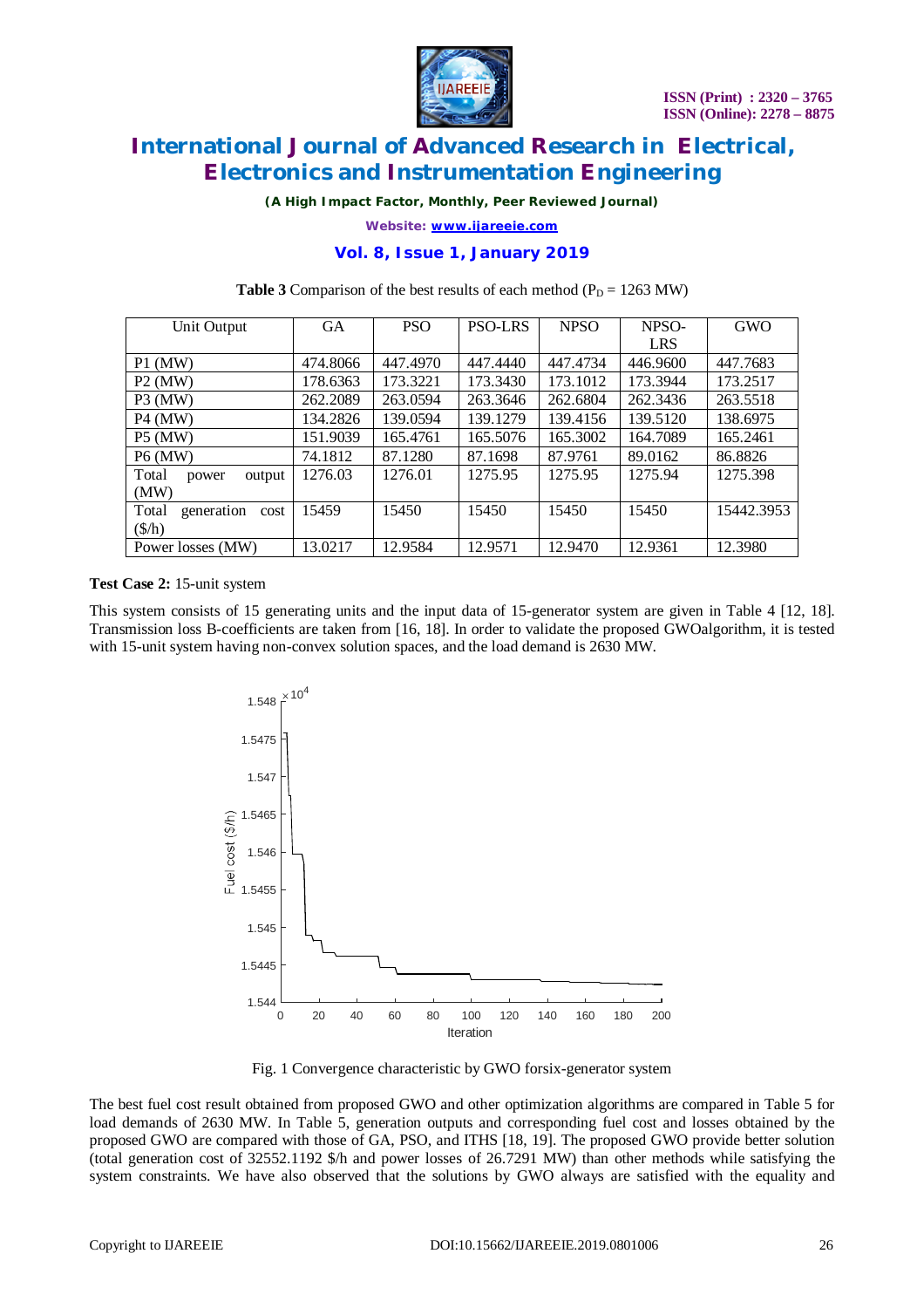

*(A High Impact Factor, Monthly, Peer Reviewed Journal)*

*Website: [www.ijareeie.com](http://www.ijareeie.com)*

## **Vol. 8, Issue 1, January 2019**

inequality constraints by using the proposed constraint-handling approach. A convergence characteristic of fifteengenerator system is shown in Fig. 2.

| Unit           | $P_{i, min}$ (MW) | $P_{i, max}$ (MW) | a        | b    | $\mathbf{c}$ | e   | $\mathbf{f}$ |
|----------------|-------------------|-------------------|----------|------|--------------|-----|--------------|
| 1              | 150               | 455               | 0.000299 | 10.1 | 671          | 100 | 0.084        |
| $\overline{2}$ | 150               | 455               | 0.000183 | 10.2 | 574          | 100 | 0.084        |
| 3              | 20                | 130               | 0.001126 | 8.8  | 374          | 100 | 0.084        |
| $\overline{4}$ | 20                | 130               | 0.001126 | 8.8  | 374          | 150 | 0.063        |
| 5              | 150               | 470               | 0.000205 | 10.4 | 461          | 120 | 0.077        |
| 6              | 135               | 460               | 0.000301 | 10.1 | 630          | 100 | 0.084        |
| 7              | 135               | 465               | 0.000364 | 9.8  | 548          | 200 | 0.042        |
| 8              | 60                | 300               | 0.000338 | 11.2 | 227          | 200 | 0.042        |
| 9              | 25                | 162               | 0.000807 | 11.2 | 173          | 200 | 0.042        |
| 10             | 25                | 160               | 0.001203 | 10.7 | 175          | 200 | 0.042        |
| 11             | 20                | 80                | 0.003586 | 10.2 | 186          | 200 | 0.042        |
| 12             | 20                | 80                | 0.005513 | 9.9  | 230          | 200 | 0.042        |
| 13             | 25                | 85                | 0.000371 | 13.1 | 225          | 300 | 0.035        |
| 14             | 15                | 55                | 0.001929 | 12.1 | 309          | 300 | 0.035        |
| 15             | 15                | 55                | 0.004447 | 12.4 | 323          | 300 | 0.035        |

**Table 4**Fuel cost cooefficients and power limits(15-units)

**Table 5** Best solution of 15-unit systems ( $P_D = 2630$  MW)

| Unit power output            | <b>GA</b> | <b>PSO</b> | <b>ITHS</b> | <b>GWO</b> |
|------------------------------|-----------|------------|-------------|------------|
| $P1$ (MW)                    | 415.3108  | 439.1162   | 454.8399    | 454.9044   |
| $P2$ (MW)                    | 359.7206  | 407.9729   | 379.9939    | 455.0000   |
| <b>P3 (MW)</b>               | 104.4250  | 407.9729   | 130.0000    | 130.0000   |
| <b>P4 (MW)</b>               | 74.9853   | 129.9925   | 130.0000    | 130.0000   |
| <b>P5</b> (MW)               | 380.2844  | 151.0681   | 169.9483    | 229.3028   |
| <b>P6 (MW)</b>               | 426.7902  | 459.9978   | 459.9727    | 460.0000   |
| P7 (MW)                      | 341.3164  | 425.5601   | 430.0000    | 465.0000   |
| <b>P8 (MW)</b>               | 124.7876  | 98.5699    | 79.9210     | 61.4777    |
| <b>P9 (MW)</b>               | 133.1445  | 113.4936   | 51.9794     | 26.4398    |
| <b>P10 (MW)</b>              | 89.2567   | 101.1142   | 157.9175    | 30.1173    |
| <b>P11 (MW)</b>              | 60.0572   | 33.9116    | 79.7113     | 79.3693    |
| <b>P12 (MW)</b>              | 49.9998   | 79.9583    | 79.2993     | 78.6134    |
| P <sub>13</sub> (MW)         | 38.7713   | 25.0042    | 25,0001     | 25.4279    |
| P <sub>14</sub> (MW)         | 41.4140   | 41.4140    | 16.0608     | 15.7897    |
| P15 (MW)                     | 22.6445   | 36.6140    | 15.0000     | 15.2867    |
| Total power output (MW)      | 2668.2782 | 2662.4306  | 2659.6442   | 2656.7291  |
| $P_{Loss}$ (MW)              | 38.2782   | 32.4306    | 29.6492     | 26.7291    |
| Total generation cost (\$/h) | 33113     | 32858      | 32694.73561 | 32552.1192 |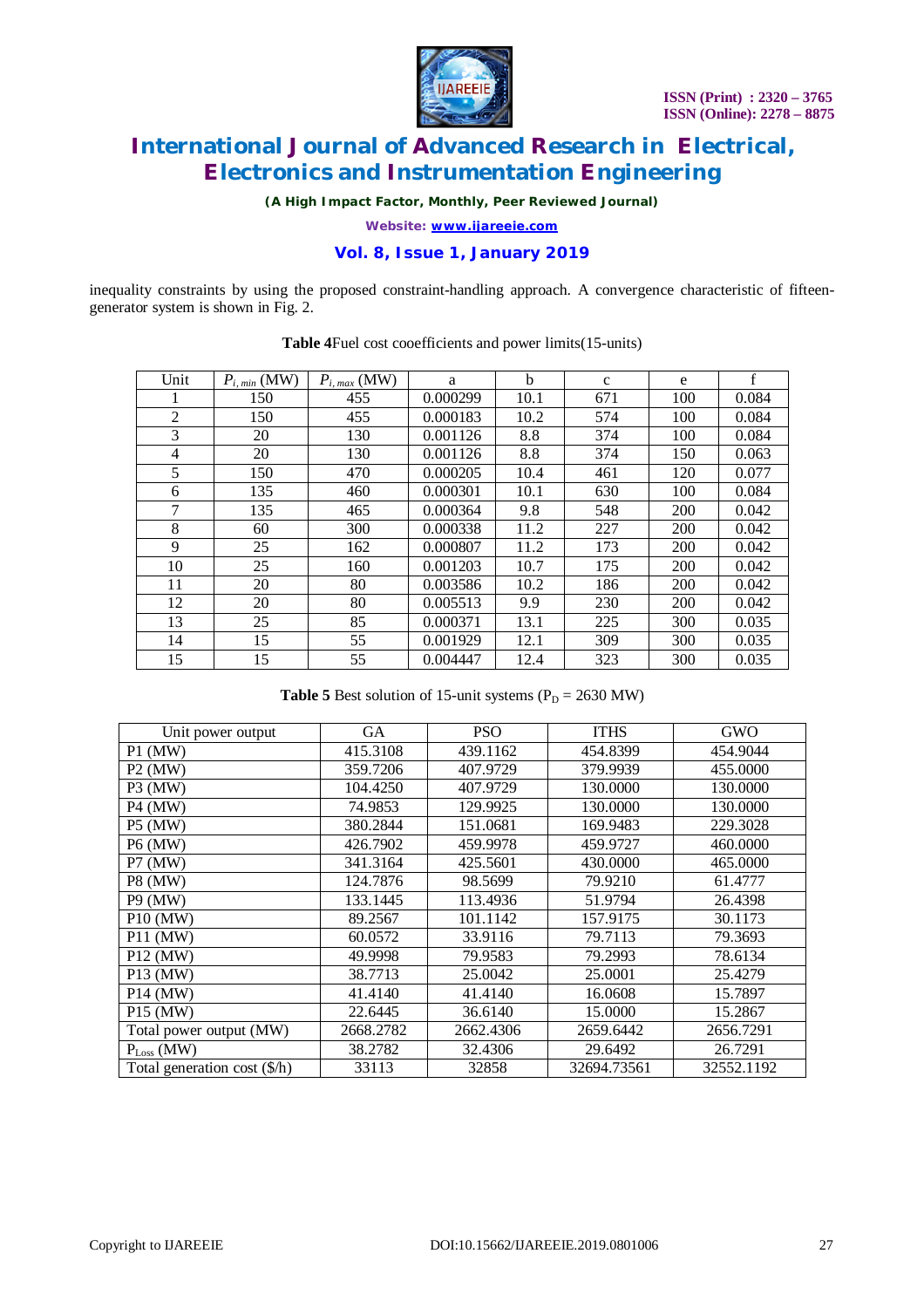

*(A High Impact Factor, Monthly, Peer Reviewed Journal)*

*Website: [www.ijareeie.com](http://www.ijareeie.com)*

**Vol. 8, Issue 1, January 2019**





#### **V.CONCLUSION**

This paper presents a new approach for solving ELD problems with valve-point effects using GWO technique. The GWO technique has provided the global solution in the 6-unit, and 15-unit test system and the better solution than the previous studies reported in literature. Also, the equality and inequality constraints treatment methods have always provided the solutions satisfying the constraints. Although the proposed GWO algorithm had been successfully applied to ELD with valve-point effects, the practical ELD problems should consider multiple fuels as well as prohibited operating zones. This remains a challenge for future work.

#### **REFERENCES**

- [1] A. J. Wood and B. F. Wollenberg, Power Generation, Operation, and Control, New York: 2<sup>nd</sup> ed., John Wiley and Sons, 1996.
- [2] Z. X. Liang and J. D. Glover, "A zoom feature for a dynamic programming solution to economic dispatch including transmission losses", IEEE Transactions on Power Systems, vol. 7, no. 2, pp. 544-550, 1992.
- [3] P. H. Chen and H. C. Chang, "Large-scale economic dispatch by genetic algorithm", IEEE Transactions on Power Systems, vol. 10, no. 4, pp. 1919-1926, 1995.
- [4] C. L. Chiang, "Improved genetic algorithm for power economic dispatch of units with valve-point effects and multiple fuels", IEEE Transactions on Power Systems, vol. 20, no. 4, pp. 1690-1699, 2005.
- [5] W. M. Lin, F. S. Cheng and M. T. Tsay, "An improved tabu search for economic dispatch with multiple minima", IEEE Transactions on Power Systems, vol. 17, no. 1, pp. 108-112, 2002.
- [6] K. P. Wong and C. C. Fung, "Simulated annealing based economic dispatch algorithm", Proc. Inst.Elect. Eng. C, vol. 140, no. 6, pp. 509-515, 1993.
- [7] J. H. Park, Y. S. Kim, I. K. Eom and K. Y. Lee, "Economic load dispatch for piecewise quadratic cost function using Hopfield neural network", IEEE Transactions on Power Systems, vol. 8, no. 3, pp. 1030-1038, 1993.
- [8] K. Y. Lee, A. Sode-Yome and J. H. Park, Adaptive Hopfield neural network for economic load dispatch, IEEE Transactions on Power Systems, vol. 13, no. 2, pp. 519-526, 1998.
- [9] T. Jayabarathi and G. Sadasivam, "Evolutionary programming-based economic dispatch for units with multiple fuel options", European Trans. Elect.Power, vol. 10, no. 3, pp. 167-170, 2000.
- [10] N. Sinha, R. Chakrabarti, and P. K. Chattopadhyay, "Evolutionary programming techniques for economic load dispatch", IEEE Transactions on EvolutionaryComputation, vol. 7, no. 1, pp. 83-94, 2003.